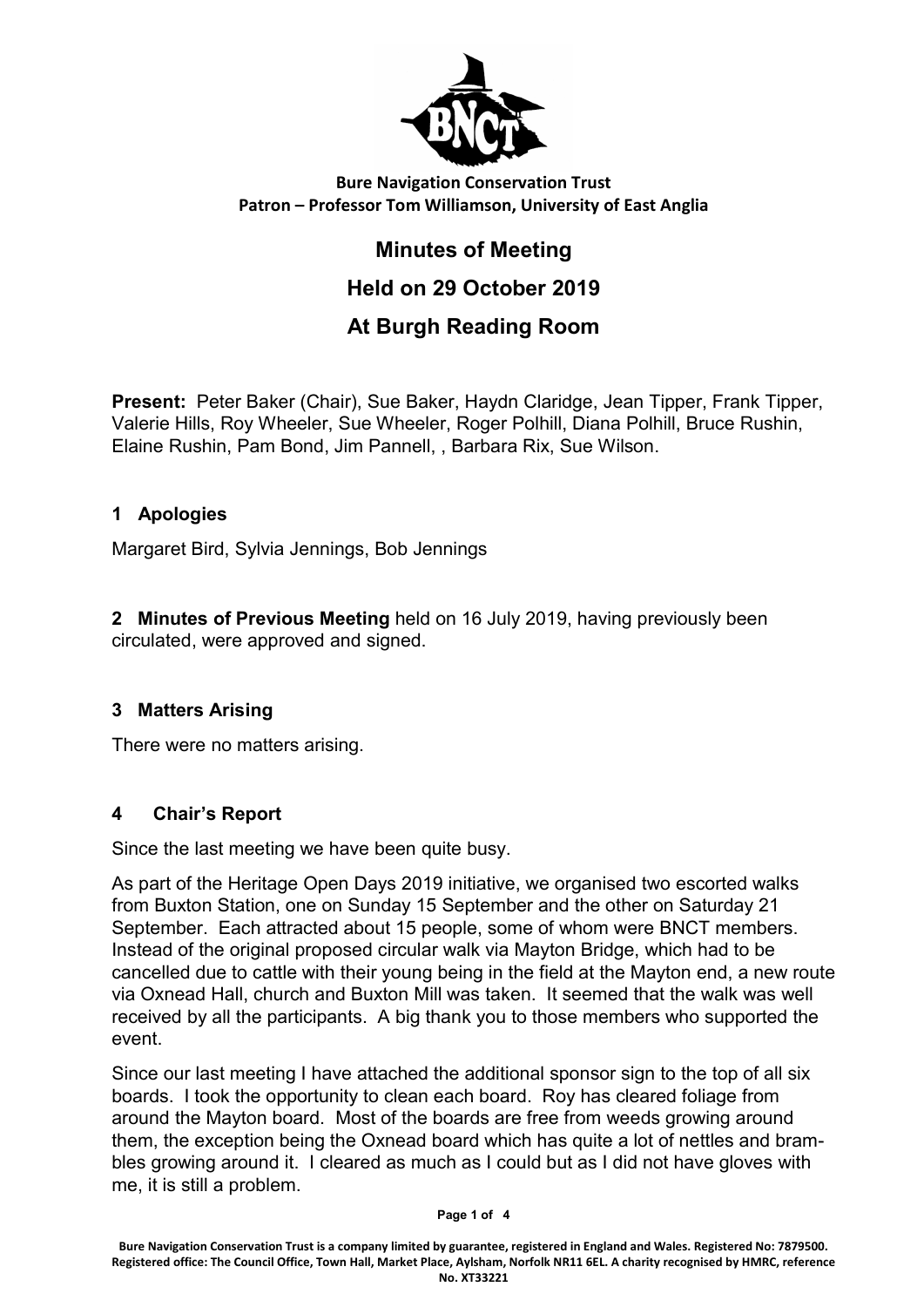Bruce has designed a leaflet about the Navigation, which we handed to all those who participated on the Heritage Open Day walks. I think we should now consider getting these professionally produced for distribution to local businesses etc. during the spring. A copy was circulated to members.

I think we should also consider publishing circular walks on the website, which start from various points along the route of the navigation.

## 5 Secretary's Report

In conjunction with the Aylsham Local History Society, we organised an illustrated talk by Russell Yeomans at Buxton Village Hall on 13 September. His subject was the Gunton Sawmill and other water mills on the River Bure. This was attended by about 50 people and was very well received. We would like to thank the ALHS for advertising this event to their members, Sylvia for organising the raffle, Bruce and Elaine for the refreshments and all those who helped on the night, putting out chairs and clearing up afterwards.

# 7 Treasurer's Report

Haydn advised that the bank balance is £3,542.45.

Income from the talk in September was £159, expenses £75, leaving a profit of £84.

The accounts have been filed with Companies House.

#### 8 Footpath Report

#### (i) General

The river bank under the pile bridge at Buxton has now been repaired properly. Thanks to Roy and Sue, and Buxton PC for pursuing the matter with NCC until something was done. The section of the footpath between Mayton and Coltishall Bridge is reported to be in a poor state. This path should be cut by NCC apart from the section across the meadow to Mayton Bridge. (Since the meeting, Roy and Sue have walked this path and found it to be in good condition, apart from a few hazards which can be avoided.

#### (ii) New Footpath at Aylsham

Peter wrote to John Goodyear at David Wilson Homes to ask the current position. On 16 October John Goodyear replied that he was currently off work and did not have remote to access to files, folders or drawings. He said they received permission from the Environment Agency last week to install the bridges. This was delayed because they required additional ecological surveys to be completed.

He had just sent an e-mail to their bridge provider to confirm when they can be delivered and installed so that they can arrange for the foundations to be built and the fencing/gates etc. to be erected. It is possible the foundations could be done this year, but the bridges may need to wait until next spring when the river, weather and ground conditions should be more favourable.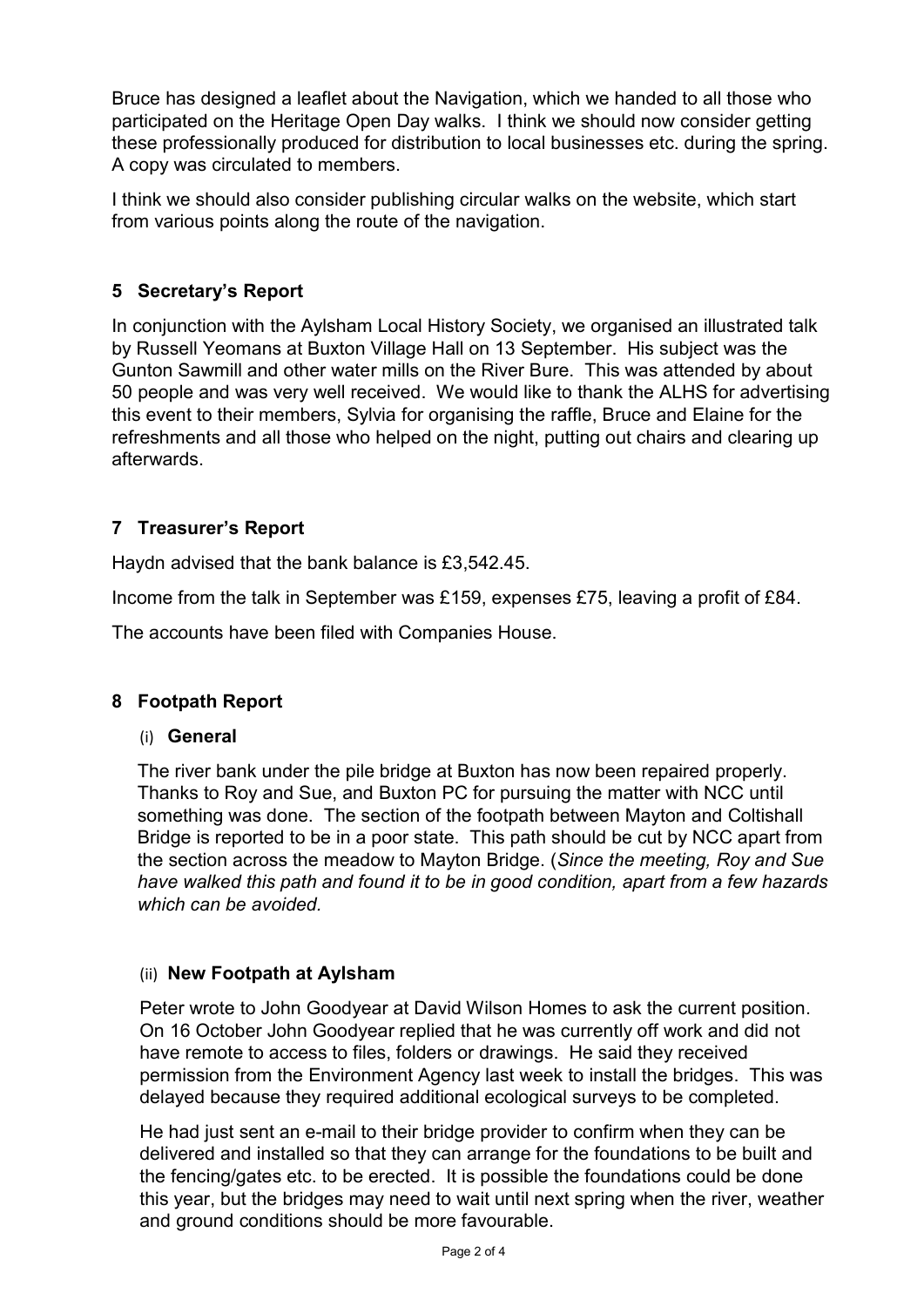Once they have heard back from the various contractors they will be able to put a programme of works together, but he was confident the route will be completed and usable by the end of June next year.

Vegetation has been cleared from the majority of the route, although a small section of hedge is yet to be removed where the path crosses Mrs Holman's farm track. Setting out information has been passed to their fencing contractor.

Peter circulated a copy of the plans, and will send copies to members. He will try to find out further information on the bridge construction and materials.

Jim asked if the materials are sufficiently robust as the area is so boggy.

It was felt that if it does get very wet there could be a problem but at this stage we will have to wait and see.

Peter added that we will need to start giving some thought to the two boards.

#### 9 Website

Haydn said he has put photos of the walk on the website and has updated it with minutes and agendas.

Peter said that at the 2012 commemorative event a three part video was made of a canoe travelling along the navigation and he wondered if it would be possible to put this on the website. Peter will send Haydn a copy of the video file and try to obtain permission to include this.

#### 10 Possible Talk 2020 (Margaret Bird)

Margaret has offered to give a talk in September 2020 on the subject of the effect of opening up a navigation at Coltishall. She suggested the Tithe Barn at Horstead as a suitable venue but unfortunately this is fully booked other than they are looking for a permanent user for Thursday evenings. The alternative is Coltishall Village Hall but we would have to check the availability and visit the hall to make sure it is suitable. Other suggestions for a venue were Aylsham or The Mead at Coltishall.

#### 11 Any Other Business

Bruce recently gave a talk for the University of the Third Age in Hoveton about the navigation which proved successful. He distributed leaflets and sent a pdf of the leaflets to the organiser of the talk.

Bruce also mentioned an audio archive which might be of interest. It is called Great Norfolk Flood 1912. It's on soundcloud.com or it can be found on a Facebook page called Norwich Remembers by someone called Olly Neale. It's about 24 minutes long and it includes eyewitness accounts.

Bruce also went to a talk on the effect of the Second War on this area.

He also wondered if we could offer other walks outside the Heritage Open Days.